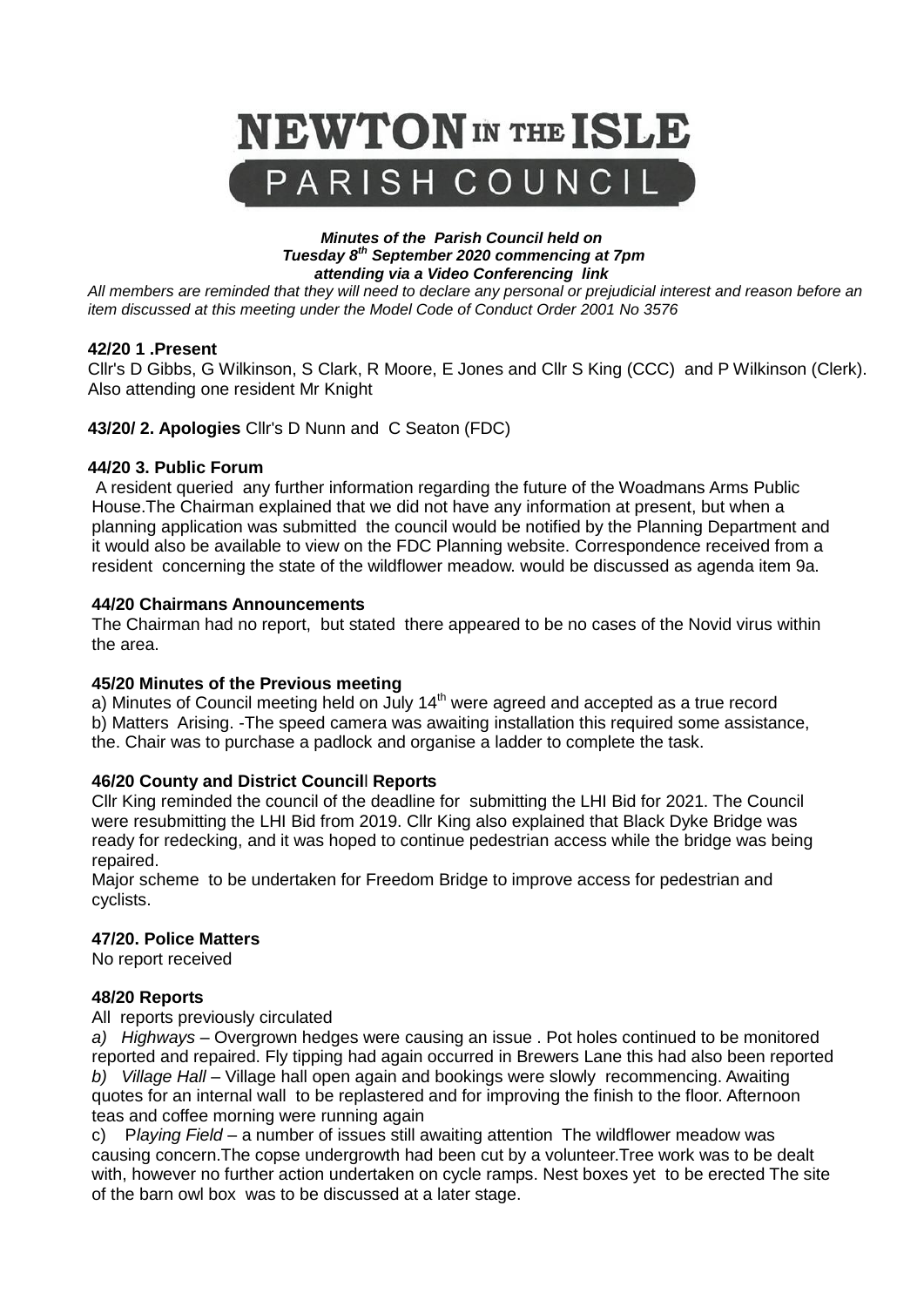*d) Streetscape* - . Cllr Wilkinson proposed that the tree surgeon investigate a tree causing concern in Westfield Road , Cllr Moore would contact the tree surgeon, .a tree stump in Westfield Road would also be investigated. Street Pride to resume their litterpicks on 17<sup>th</sup> September. Two planters on High Road due for some attention. A letter had been received requesting more dog bins on the village outskirts, it was agreed to three more bins, situated at Black Dyke junction with Fitton End, at junction of Mill Lane and Fiiton End and at Fen Road left hand junction with byway path. towards Fitton End Road.

*d) Village Handyman* - Handyman has commenced cutting the two areas of grass following lockdown

*e) Allotments and Rights of Way*- No issues to report

*f) Correspondence* – a number of concerns raised would be dealt with.as agenda items. A request received from the Bowls Club, to be dealt with in agenda item 10c. Query received on possible improvement of internet within the village this was to be investigated further, however this had previously been looked into sometime ago and was not viable for our size village.

### **49/20 Finance**

Community Account £16,125,56 with an additional payment from FDC of £9,428.00 for street lighting improvements bringing the total to £25,553.56 Reserve Account £12,046.75

Quotes received for tree work in Playing Field

were £1,140.00 and £300.00 .It was agreed to accept the quote for £300.00 *i) Resolved to approve and agree to the acceptance of the quote for £300.00 submitted by R Kublik for tree work in the Playing Field. All agreed*

Quote received for street lighting upgrade for five street lig*hts at a cost of £3,892.42.* This quote was approved by council, clerk to confirm work with FDC

*ii) Resolved to approve and agree to the acceptance of the quote for of the upgrades of five street lights at a total cost of £3,892.42 Councillors all agreed and approved.*

Pension Regulator renewal for re-declaration of compliance under Pensions Act 2008 had been completed and confirmation received..

## *50/20. Items for Decision*

*a) Playing Field (Wildflower meadow)–* the clerk had contacted the Groundmen for advice as to the best way forward and if he would be prepared to maintain the wildflower meadow, he suggested two options

Option one to top cut the meadow and leave grass on top., Option two involved more man power and was to cut and remove all top grass and to rake and burn it. The clerk suggested that they maintain the meadow next year as part of the contract, mowing a narrow path to the picnic bench when cutting the field.

The Councillors agreed to the second option and would look at the meadow in the early spring to confirm the wildflower meadow as part of the contract.

iii) Resolved to approve and agree to the acceptance of the grounds maintenance dealing *with the wildflower meadow.Option two, Councillors all agreed and approved.*

*b) Street Light Survey.- D*ealt with in Finance Agenda item 49/20

*c) Donation* – A letter received from the Bowls Club requesting assistance. It was agreed to a one off payment under S317 of £500. to the club to provide help towards running costs for the winter. All Councillors agreed to the donation.

iv) Resolved to approve payment of £500 to the Bowls Club on a one off payment. Cllrs all agreed

Cllr King left the meeting at this point 8.50 pm.

*d) Allotment Agricultural Agreement*- Cllr Clark declared a personnel interest. The clerk previously circulated the draft agreement to the Cllrs with items 4/5 and 7c/d highlighted as not applicable . It was agreed subject to the amendments being put in place. The clerk to amend the agreement.